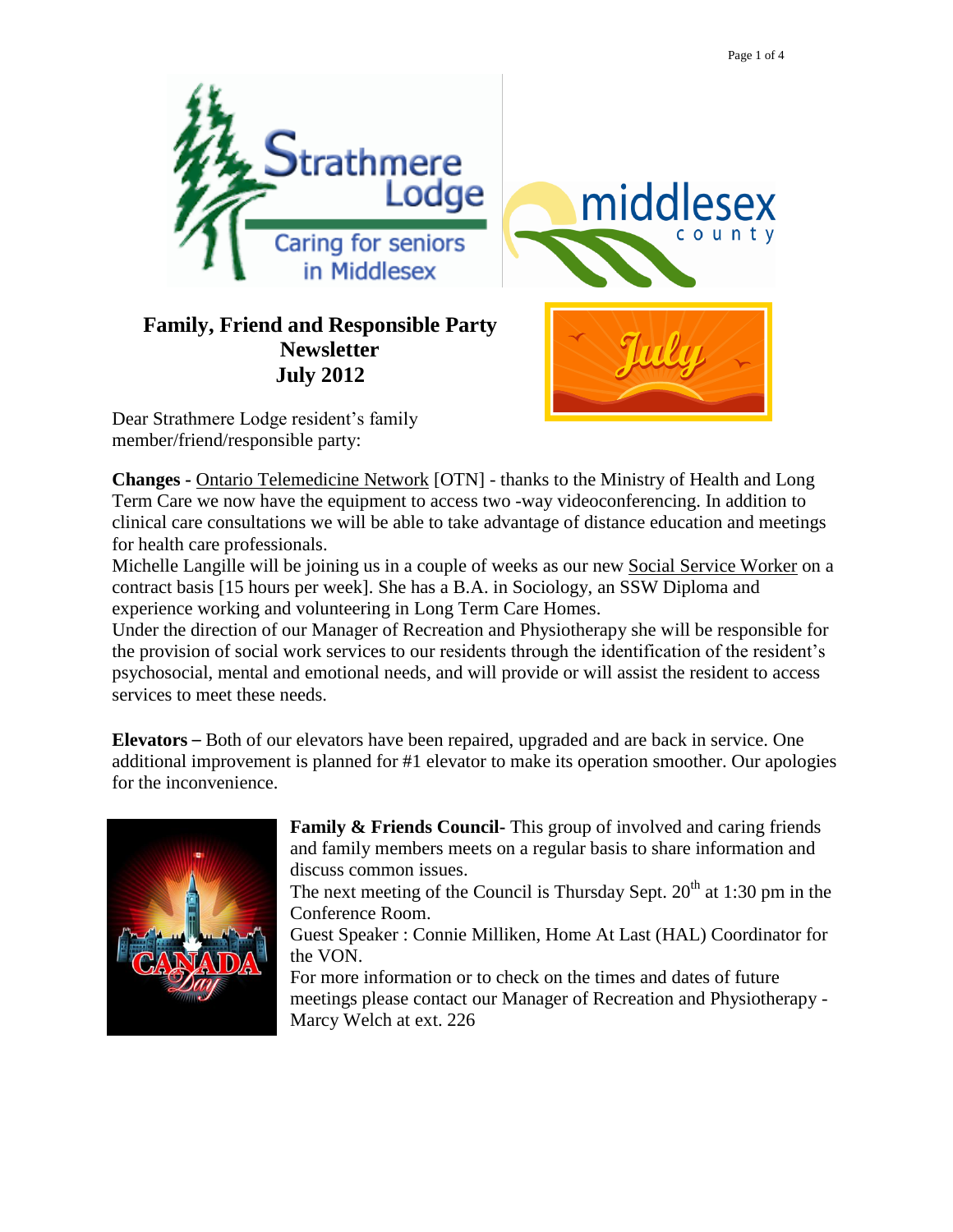**Growing Together- People & Plants -***"Every gardener knows that under the cloak of winter lies a miracle ... a seed waiting to sprout, a bulb opening to the light, a bud straining to unfurl. And the anticipation nurtures our dream."- Barbara Winkler – Mary Laskey HTR* 

**Pain Management Committee -** This new Strathmere Lodge committee is meeting every 2 months, is comprised of Registered staff, PSW, Spiritual Care, and Physiotherapy representatives, and its goal is to ensure that residents in our Home are as free of pain and suffering as possible.

**Massage Therapy:** It's About So Much More than Relaxation...

Massage therapy is of course known as a great way to alleviate stress; but did you know that it actually has several other health benefits? Regular treatments from a Registered Massage Therapist are proven to:

 $\Box$ Improve circulation and minimize swelling

 $\Box$  Relieve muscle tension and stiffness

 $\Box$  Enhance flexibility and range of motion

 $\Box$ Decrease chronic pain caused by arthritis

Considering the benefits, it is not surprising that massage therapy is quickly becoming a popular



treatment option for both men and women trying to manage these symptoms. However, to ensure you or your resident receive the best possible treatment for a condition you should see a Registered Massage Therapist.

Why You Should See A Registered Massage Therapist?

To ensure you are receiving the maximum health benefits from your treatments, it is best to receive a massage from a Registered Massage Therapist (RMT). All RMTs are members of the College of Massage Therapists of Ontario and must maintain the highest standards of practice to ensure they maintain their registration. Members of the College of Massage Therapists are also required to continually educate themselves therefore ensuring that their knowledge and skills are meeting current expectations.

In partnership with Strathmere Lodge, Centric Health is happy to offer Resident massage treatments in the comfort of their own Home – Strathmere Lodge , for a very reasonable rate [30 minutes cost \$40 plus HST].

If you are interested in your Resident receiving treatment or would like to learn more, please contact Stephanie Banning or Ashley Hunter at 1-800-265-9197 ext. 9515, or feel free to talk me. *Chris Saxby, DRC.*



**Feeling unwell? -** Please do not visit Strathmere Lodge if you or anyone in your home has a cold or symptoms of the "flu" [intestinal or respiratory].

While in the Home please be sure to use our waterless hand cleanser before and after visiting with your resident, upon entering, and as you are leaving our Home.

**Rolator Walkers** – Please do not use walkers to transport residents in a seated position. The seat on a walker is only for resting purposes. The support strap on the back of the seat of the walker can break when

pushing a seated resident and this could result in a resident falling backwards and injuring him/herself.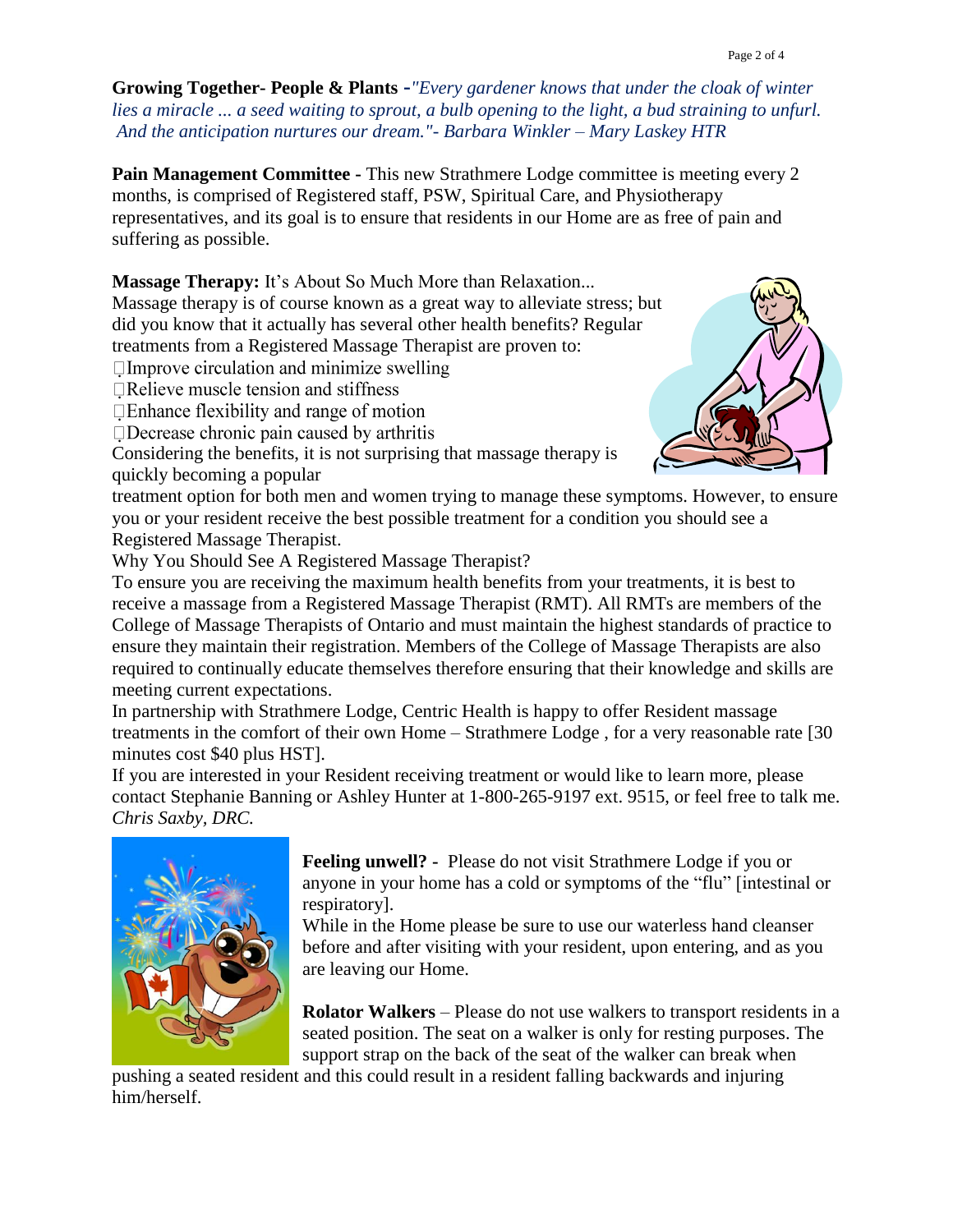**Monthly Caregiver Support Group** – for family members of Strathmere Lodge residents living with Alzheimer's or related dementias.

They are held on the  $4<sup>th</sup>$  Monday of each month [next meetings- July 23 and Aug 27] from 6:30 to 8:00 p.m. in our Conference room.

If interested, contact Diane at VON ACSP [Alzheimer Community Support Program] (519) 245- 3170, or talk to our Recreation Manager, Marcy Welch at ext. 226.

**Activity Calendar –** Don't forget to pick up and check out the monthly Activity calendars [available in each RHA [Resident Home Area]] for events that you may find of interest and would like to attend along with your resident friend/family member.

> You are encouraged to join us at anytime, especially for whole home activities such as:

Annual Garden Party – Wed, Aug  $15<sup>th</sup>$  at 6:30pm.

- Entertainment by "The Goldies".
- Don't forget to bring a lawnchair.
- Event will be held indoors if raining.
- Hope to see everyone there!

Cam Denomme entertains on Fri, Aug  $10^{th}$  at 2:00pm Music with Genevieve Fisher on Fri, Aug  $24<sup>th</sup>$  at 2:00pm. Happy Hour with Ross Ward – "The Canadian Cowboy" on Fri, Aug  $31<sup>st</sup>$ at 2:00pm.

**Strathmere Lodge Summer Olympics** – They will be taking place the week of August  $7<sup>th</sup>$  -10<sup>th</sup>. Check out the August activity calendar for Olympic event start times and locations.

**Gardening Volunteers** – If any family member or friend is interested in assisting with the upkeep and on-going beautification of the Strathmere Lodge gardens please contact Marcy Welch at ext. 226.

We are also in need of a family member to sit on our Gardening and Project Committee. It is a small time commitment – meetings once per month and your involvement and support would be greatly appreciated. For more information contact Marcy Welch at ext. 226.

**New Faces**- With many of our employees taking vacations during the summer months we hire temporary staff [students or part-timers] in many of our departments to cover for our regular staff who are away.

**Wander Guards** – Some of our residents wear Wander Guard bracelets to prevent them from leaving the building or a Resident Home area unescorted. As they



approach exit doors, the doors automatically lock and an alarm sounds alerting staff to the potential elopement.

If you hear the alarm while an exit door is open, please be careful about allowing residents to exit the building or area. Check with staff if not sure.

The door locks engage only if or when the door is closed and not while the door is still open. They disengage once the resident with the Wander Guard bracelet leaves the proximity of the exit door.



 $\delta$